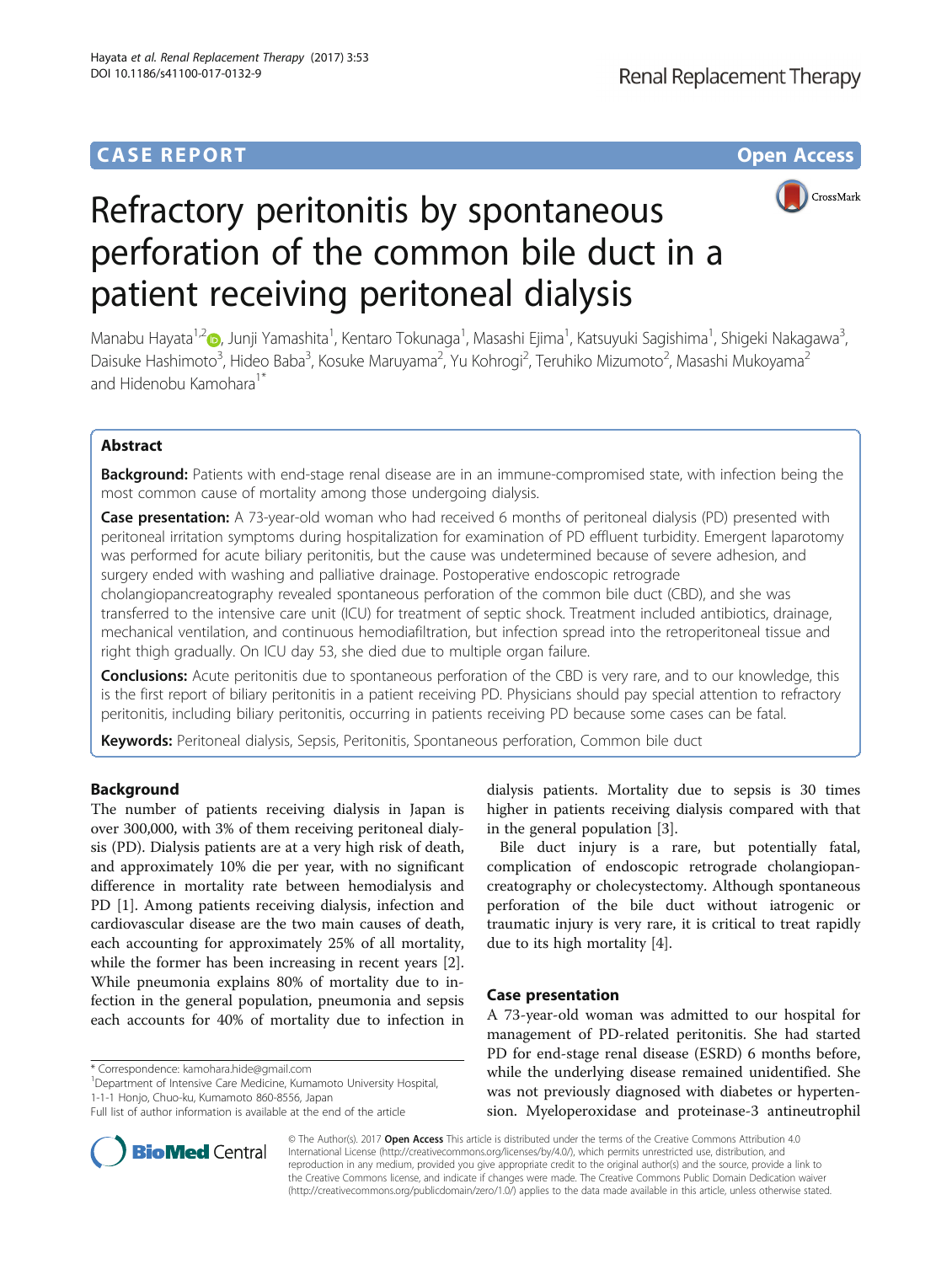cytoplasmic antibody was negative, and she did not appear to exhibit vasculitis. She had undergone sigmoid colectomy and splenectomy previously as well as had a history of liver cirrhosis. The cause of liver cirrhosis was unknown. HBV and HCV were negative and her Child-Pugh score was class B (8 points). The PD catheter was placed in the pouch of Douglas, but there were severe peritoneal adhesions due to her history of laparotomy. Urine volume was maintained at 1.0 to 1.5 L/day. In such a condition, the 2016 Kumamoto Earthquake forced her to stay in a car for evacuation, and PD was carried out there for weeks. Approximately 1 month after the earthquake, she presented with general malaise, hypotension, and turbidity of PD effluent. She was suspected to have PD-related peritonitis and was admitted to our hospital for management.

Upon hospitalization, her PD effluent was cloudy and contained 1200/μL white blood cells (WBCs) with 81% neutrophils, meeting the diagnostic criteria for PDrelated peritonitis [[5\]](#page-5-0). Fever and abdominal pain were unremarkable at that time, and she was treated with intravenous meropenem. However, abdominal symptoms developed 2 days later, and treatment was switched to intraperitoneal vancomycin and gentamycin. Five days later, her PD effluent appeared bile-like, and infection extended to the retroperitoneum and abdominal cavity, as observed on computed tomography (CT). On the same day, emergent laparotomy was performed for biliary peritonitis. The cause of bile leakage was scrutinized but remained undetermined because of severe adhesion. The PD catheter was removed and drainage tubes were placed in the pouch of Douglas, at the dorsal side of the duodenum and retroperitoneum, and under the right part of the diaphragm. Endoscopic retrograde cholangiopancreatography was performed, which revealed perforation of the common bile duct (CBD) (Fig. 1). An endoscopic nasobiliary drainage tube was placed to reduce bile leakage. Despite the continuous drainage in the high care unit for several days, she developed cardiopulmonary arrest due to septic shock. After cardiopulmonary resuscitation and intubation, she was transferred to the intensive care unit (ICU).

Her level of consciousness was E1VTM1 using the Glasgow Coma Scale. Her vital signs were as follows: blood pressure, 101/68 mmHg under 0.08 μg/kg/min noradrenaline; heart rate, 130 bpm; body temperature, 36.6 °C; respiratory rate, 30 breaths/min; and  $SpO<sub>2</sub>$ , 100% under mechanical ventilation. Laboratory data indicated acute and sustained infection, including WBC count, 8300/mm<sup>2</sup>; C-reactive protein, 12.2 mg/dL; total bilirubin, 2.7 mg/dL; serum creatinine, 3.96 mg/dL; arterial blood pH, 7.36; and lactate, 3.01 mmol/L (Table [1](#page-2-0)). She did not present abdominal symptoms suggestive of acute pancreatitis or panperitonitis. Klebsiella



perforation of the common bile duct

pneumoniae was detected in the dialysis effluent, and tazobactam/piperacillin was administered as empiric therapy (Fig. [2](#page-3-0)). CT showed presence of free air in the peritoneal cavity, ascites, and mild edema of the gall bladder, but no stone was found in the gall bladder or CBD (Fig. [3](#page-3-0)). Bilateral pleural effusion with small nodules scattered in the lung field was also observed. Additional drainage tubes were placed in the retroperitoneum and around the perforation site, and intraperitoneal infection was managed by washing and drainage with continuous negative pressure. After nonresistant Escherichia coli, Candida albicans and Candida glabrata were detected from the ascites, and liposomal amphotericin B was added to the regimen. On ICU day 21, Mycobacterium tuberculosis was detected from the ascites, and she was administered antituberculosis agents, including isoniazid, rifampicin, ethambutol, and pyrazinamide. Chest CT showed persistent pleural effusion, atelectasis, ground-glass opacities, and scattered nodular lesions, suggesting that withdrawal from the ventilator would be difficult. Tracheotomy was performed on ICU day 29, and oxygenation was maintained under continuous positive airway pressure mode of the ventilator. She gradually became anuric and was supported by continuous hemodiafiltration. Despite such intensive therapies, infection with bile leakage spread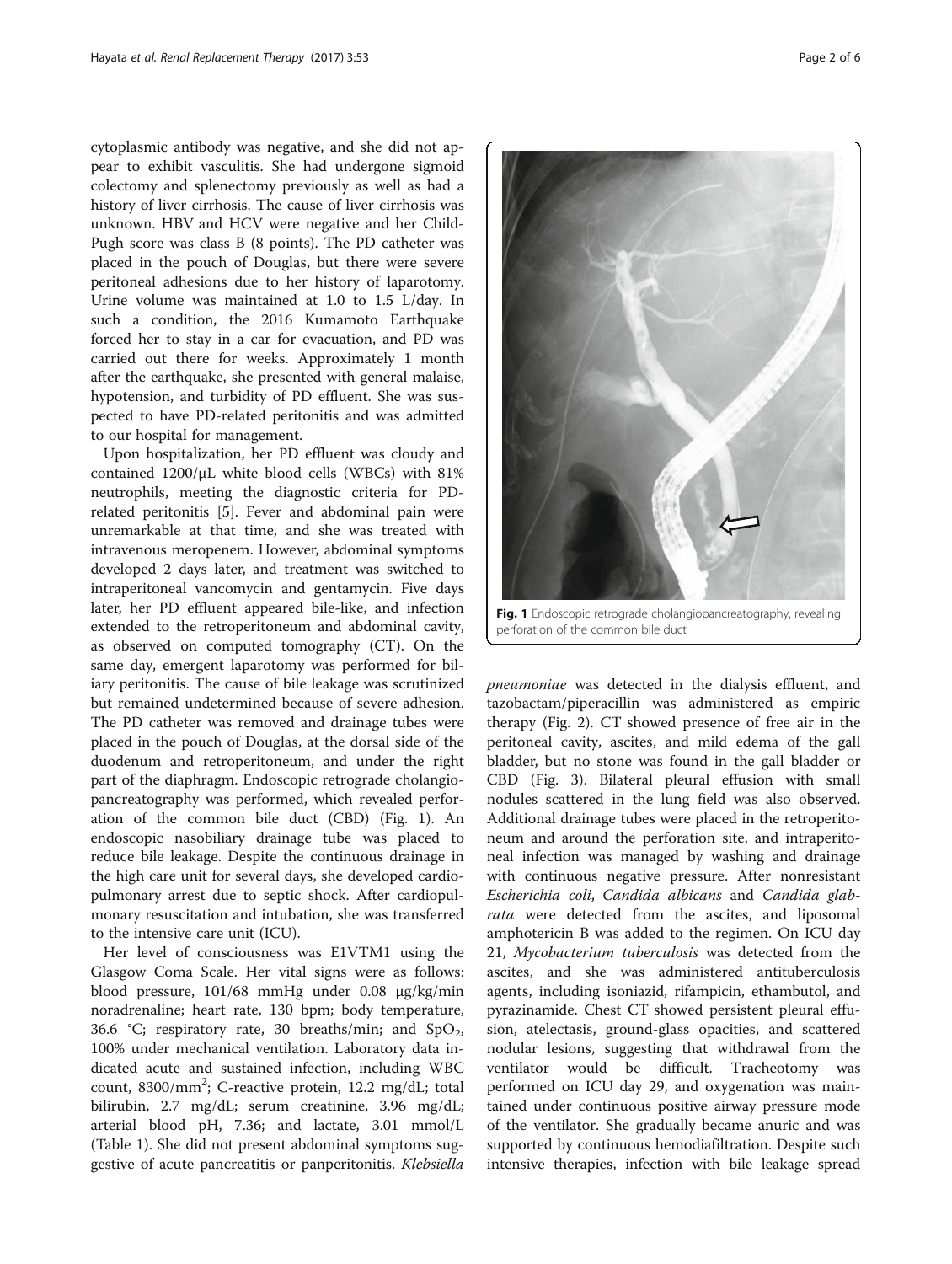<span id="page-2-0"></span>

|           |  |  |  | Table 1 Clinical data of the patient on admission to the intensive |  |  |
|-----------|--|--|--|--------------------------------------------------------------------|--|--|
| care unit |  |  |  |                                                                    |  |  |

| <b>Blood biochemistry</b> |      | <b>Blood count</b>                                    |      |  |  |  |
|---------------------------|------|-------------------------------------------------------|------|--|--|--|
| $TP$ (g/dL)               | 3.9  | WBC $(\mu L)$                                         | 8300 |  |  |  |
| $Alb$ (q/dL)              | 1.7  | Neut (%)                                              | 87.5 |  |  |  |
| Na (mmol/L)               | 141  | Lymp $(%)$                                            | 7.1  |  |  |  |
| K (mmol/L)                | 4.8  | $Hb$ (q/dL)                                           | 10.1 |  |  |  |
| CL (mmol/L)               | 112  | Plt $(x 10^4/ \mu L)$                                 | 2.4  |  |  |  |
| Ca (mg/dL)                | 6.8  |                                                       |      |  |  |  |
| $IP$ (mg/dL)              | 5.7  | Coagulation                                           |      |  |  |  |
| BUN (mg/dL)               | 47.6 | PT-INR                                                | 1.33 |  |  |  |
| Cre (mg/dL)               | 3.96 | APTT (%)                                              | 33   |  |  |  |
| T-BiL (mg/dL)             | 2.7  | $FDP$ ( $\mu$ g/ml)                                   | 42.9 |  |  |  |
| AST (U/L)                 | 54   | D-dimer (µg/mL)                                       | 21.5 |  |  |  |
| ALT (U/L)                 | 9    | TAT (ng/mL)                                           | 53.5 |  |  |  |
| LD (U/L)                  | 636  | $PIC$ ( $\mu q/mL$ )                                  | 0.8  |  |  |  |
| $\gamma$ GTP (U/L)        | 50   |                                                       |      |  |  |  |
| ALP (U/L)<br>350          |      | Arterial blood gas                                    |      |  |  |  |
| Amy (U/L)                 | 27   | (PSV; FiO <sub>2</sub> 0.6, PEEP 10 mmHg, PS 15 mmHg) |      |  |  |  |
| <b>CK (U/L)</b>           | 187  | pH                                                    | 7.36 |  |  |  |
| Myo (ng/mL)               | 2823 | $PaCO2$ (mmHg)                                        | 29.1 |  |  |  |
| CRP (mg/dL)               | 12.2 | $PaO2$ (mmHq)                                         | 94.3 |  |  |  |
| $PCT$ (ng/mL)             | 9.3  | $HCO_{3}$ - (mmol/L)                                  | 16.1 |  |  |  |
| BNP (pg/mL)               | 5604 | BE (mmol/L)                                           | $-8$ |  |  |  |
|                           |      | Glu (mg/dL)                                           | 181  |  |  |  |
|                           |      | Lac (mmol/L)                                          | 3.01 |  |  |  |

Abbreviations: Alb albumin, ALP alkaline phosphatase, ALT alanin

aminotransferase, Amy amylase, APTT activated partial thromboplastin time, AST aspartate aminotransferase, BE base excess, BNP brain natriuretic peptide, BUN blood urine nitrogen, Ca calcium, CK creatinine kinase, CL chloride, Cre creatinine, CRP C-reactive protein, FDP fibrin degradation product,  $FiO<sub>2</sub>$  fraction of inspired oxygen, γGTP γ-glutamyltranspeptidase, Glu glucose, Hb hemoglobin,  $HCO<sub>3</sub>$  bicarbonate, IP inorganic phosphorus, K potassium, Lac lactate, LD lactate dehydrogenase, Lymp lymphocytes, Myo myoglobin, Na sodium, Neut Neutrophil, PaCO<sub>2</sub> partial pressure of carbon dioxide, PaO<sub>2</sub> partial pressure of oxygen, PCT procalcitonin, PEEP positive end expiratory pressure,  $P$ IC plasmin α2-plasmin inhibitor complex, Plt platelet, PS inspiratory pressure, PSV pressure support ventilation, PT-INR prothrombin time-international normalized ratio, TAT thrombin antithrombin complex, T-BiL total bilirubin, TP total protein, WBC white blood cell

into the peritoneal and retroperitoneal spaces, and new abscesses with hematomas formed and extended around the buttocks and right thigh. Her total bilirubin level reached 40 mg/dL, and her sequential organ failure assessment score increased to 20. She died on ICU day 53 due to multiple organ failure.

# Mini-review of refractory peritonitis in patients receiving PD

Peritonitis is a major contributing cause of death in patients receiving PD, accounting for 10 to 20% of cases. In recent years, technological improvements in PD connectology have decreased rates of PD-related peritonitis caused by Staphylococcus epidermidis and S. aureus. However, rates of PD-related peritonitis caused by gramnegative bacteria, polymicrobes, and fungi have remained steady [[6](#page-5-0)]. Although PD-related peritonitis often is caused by peri- or intraluminal contamination with skin bacteria, it also can result from transvisceral or hematogenous spread of micro-organisms. Infection by gram-negative bacteria, polymicrobes, or fungi is associated with visceral disease. Kern et al. reported the odds ratio of a patient having visceral peritonitis as 66:1 in those with gram-negative bacteria or fungi in dialysate culture compared with those with gram-positive infection [[7\]](#page-5-0). Influence of hypertonic fluid on peritoneal and intestinal microcirculation, presence of specific toxic substances in PD solution, and altered immune response induced by a chronic indwelling catheter may play pathophysiologic roles in development of intra-abdominal disorders [\[7](#page-5-0)]. In addition, age is reported to be a risk factor for refractory peritonitis.

Patients with peritonitis usually present with cloudy PD effluent and abdominal pain. Effluent cell count including WBCs  $> 100/\mu L$  (after a dwell time of at least 2 h) and  $>$ 50% polymorphonuclear neutrophilic cells is highly suggestive of peritonitis [[5\]](#page-5-0). In addition to peritoneal effluent culture, peripheral blood culture should be obtained if the patient is clinically septic, and antibiotic therapy should be initiated without waiting for culture results. After initiation of antibiotic therapy, usually, there is clinical improvement within 3 days. Refractory peritonitis is defined as failure of PD effluent to clear up after 5 days of appropriate antibiotic therapy. Presentation of sepsis or elevated dialysis effluent amylase level should increase the suspicion of serious intra-abdominal pathology [[6](#page-5-0)].

Further reductions in mortality due to PD-associated peritonitis are likely to depend on earlier diagnosis and better management of intra-abdominal pathology. Peritonitis that does not resolve after 3 days of appropriate antibiotic therapy or presentation of sepsis is more likely to represent continuous contamination requiring surgical intervention. Catheter removal is indicated in cases of refractory peritonitis. Prolonged attempts to treat refractory peritonitis by antibiotics without catheter removal are associated with extended hospital stay, peritoneal membrane damage, increased risk of fungal peritonitis, and excessive mortality [\[8](#page-5-0)]. Suspicion of visceral disease also should be high in patients infected by gram-negative bacteria, polymicrobes, or fungi and in those who fail to improve rapidly.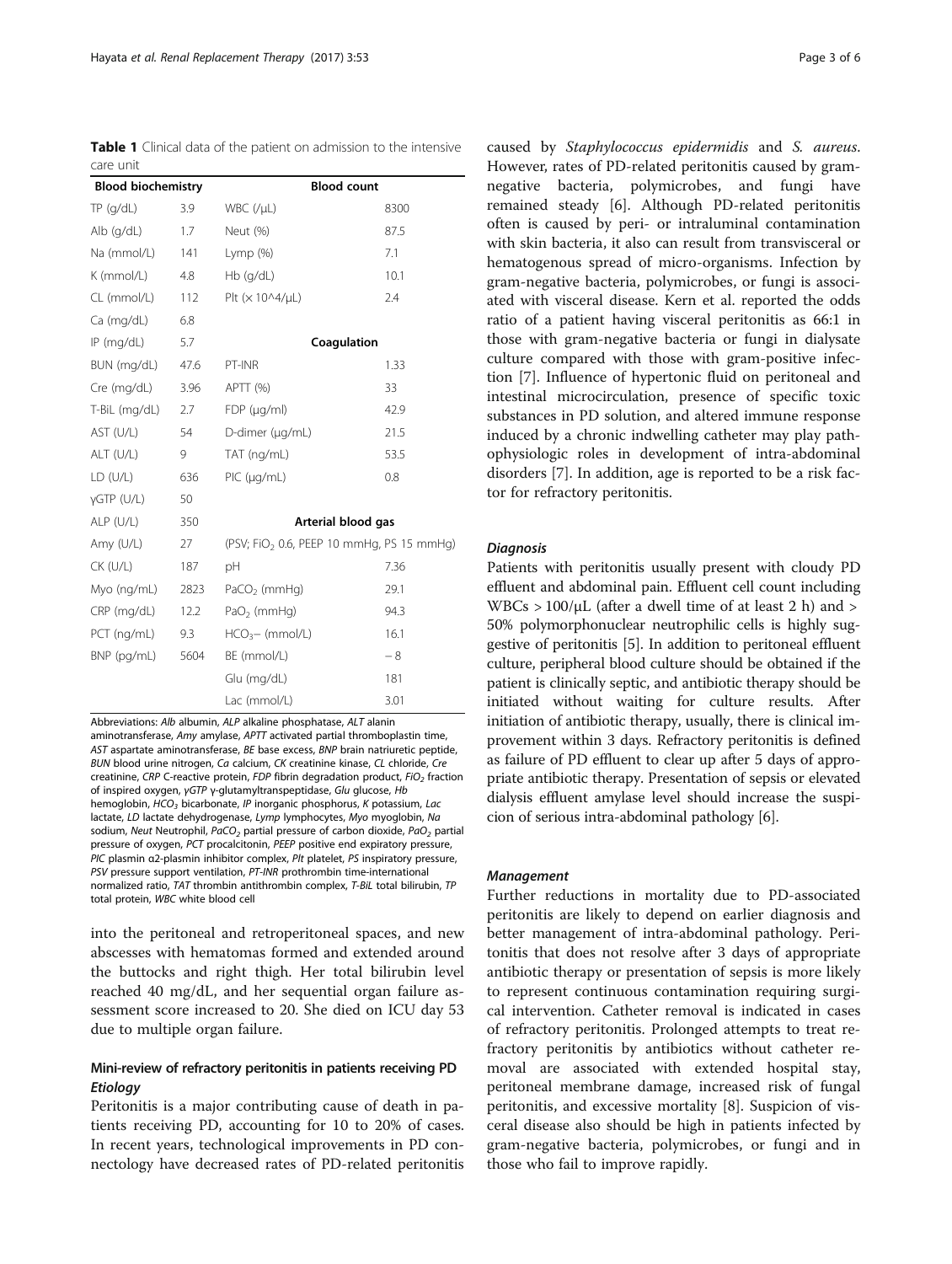<span id="page-3-0"></span>



of free air in the peritoneal cavity, ascites, and mild edema of the gall bladder; however, no stones were found in the gall bladder or CBD

# Discussion

Perforation peritonitis in patients receiving PD was first described in 1980 by Watson and colleagues [\[9](#page-5-0)]. Since then, there have been some reports of bowel perforation in patients receiving PD, which occurred relatively late after catheter placement as an uncommon complication of PD [[10\]](#page-5-0). Wang et al. summarized 28 cases of bowel perforation in patients receiving PD from 1980 to 2014 [[11\]](#page-5-0). In their review, the colon was the most frequent site of perforation (64% of cases; sigmoid colon in 46% of cases) followed by the small intestine (25%). There was no report of CBD perforation among them. Length of PD history varied from 0.5 to 54 months. Regarding primary disease of the kidney, chronic glomerulonephritis, nephrosclerosis, polycystic kidney disease, and diabetic nephropathy each accounted for 14%; thus, there seems to be no kidney disease more likely to cause bowel perforation in the literature. The use of immunosuppressants and the presence of diverticulitis are recognized as risk factors for bowel perforation in patients receiving PD [\[11](#page-5-0)–[13\]](#page-5-0).

There are several reasons why diagnosis of peritonitis is sometimes difficult or delayed in patients receiving PD. First, the presence of free air or ascites may not become significant clues to diagnose intraperitoneal inflammation or gastrointestinal perforation. Second, peritoneal irritation symptoms may be alleviated during washing with the PD solution [[11\]](#page-5-0). In the present case, the patient had a number of complications and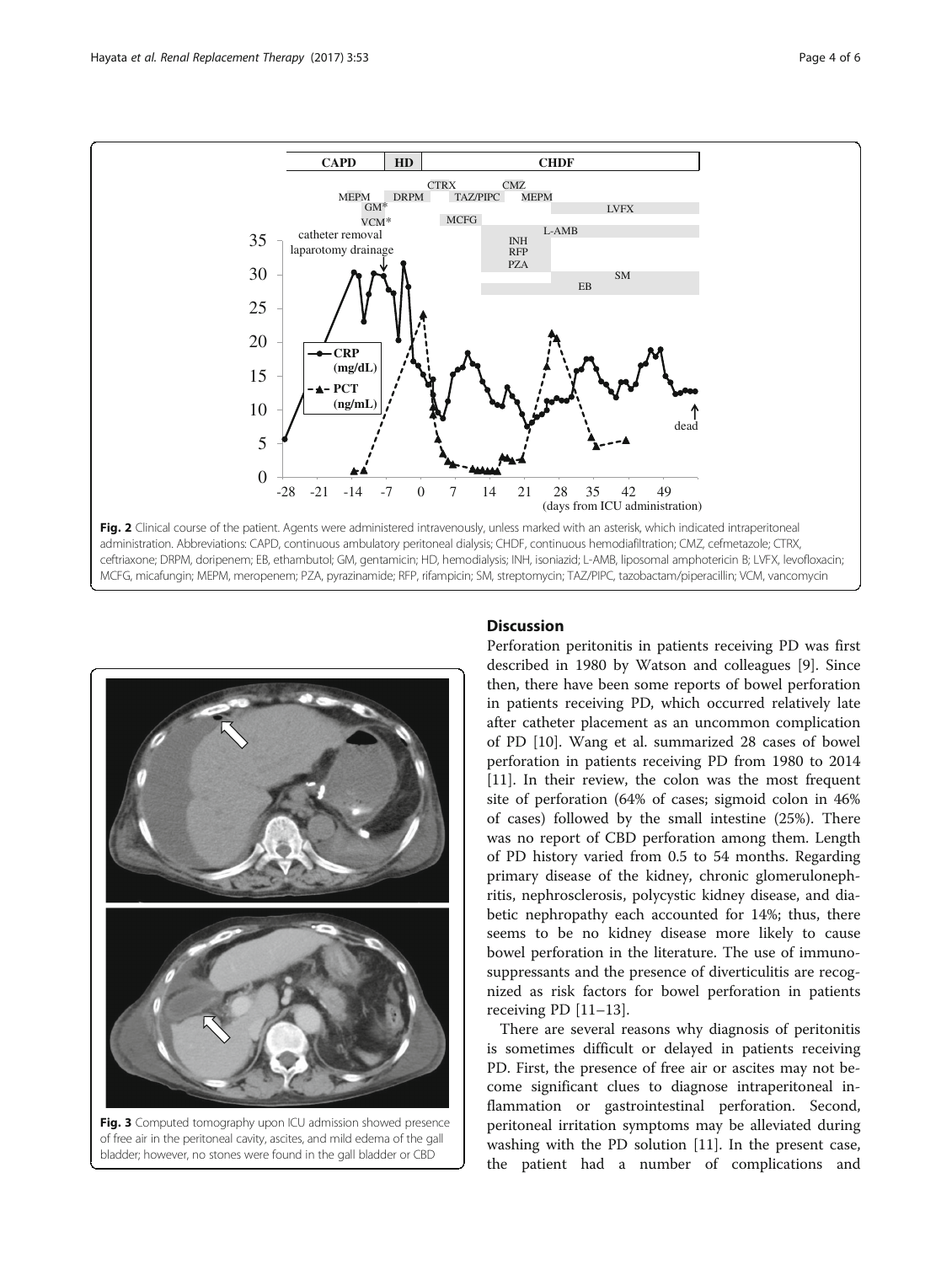<span id="page-4-0"></span>Spontaneous perforation of the extrahepatic bile duct without traumatic or iatrogenic injury is uncommon, but sometimes seen in children due to congenital weakness of the CBD or distal obstruction and pancreatic reflux [[14\]](#page-5-0). Although nontraumatic spontaneous perforation by bile duct stones is rarely found in adults, it can cause fatal biliary peritonitis [\[4](#page-5-0)]. To our knowledge, the present case is the first report of perforation of the bile duct in a patient receiving PD, independent of catheterrelated mechanisms. Spontaneous perforation of the bile duct in adults may occur in the following situations: erosion by gallstones, increased intraductal pressure due to obstruction of the distal bile duct, thrombosis or ischemia of the bile duct wall, intramural infection of the duct as a result of cholangitis, regurgitation of pancreatic secretions into the bile duct, bile duct diverticulitis, and acute pancreatitis [[15](#page-5-0)]. One of the most frequent causes of spontaneous perforation of the bile duct is biliary stones, especially after choledocholithiasis.

In our case, however, no gallstones, cysts, or diverticulums were observed. Occurrence of tuberculosis in this patient may suggest deteriorated cellular and humoral immunity under splenectomy. Although it is difficult to clarify the cause of spontaneous perforation of the CBD, considering the fact that dialysis patients are largely immune compromised [\[16](#page-5-0)], we suppose that persistent peritonitis would have extended to the bile duct or caused circulatory failure locally. We speculated that the patient's compromised immune function in addition to ESRD, tuberculosis, liver cirrhosis, elderly age, splenectomy, and frequent abdominal surgery history caused peritonitis comprehensively and Klebsiella pneumoniae spread to the abdominal cavity by bacterial translocation. Laparotomy indicated the severity of inflammation located in the retroperitoneum cavity below the liver. While there was edema, there was no gangrenous wall change or increased thickness in the gall bladder. ERCP demonstrated no significant evidence of inflammation, such as a stone, dilatation, or stenosis in the bile duct and gallbladder after operation. Although gallbladder edema was also observed in CT, there was no mucosal ischemic finding, inflammation spreading to the surrounding of serous membrane, or bile duct extension. Additionally, our patient did not exhibit right hypochondrium pain nor any increase in biliary enzyme level. Therefore, we reasoned that the patient likely did not have primary cholecystitis or cholangitis. We instead considered that the perforation of the bile duct could be caused by local secondary inflammation. The control of bile leakage and, therefore, biliary peritonitis was severely complicated. Finally, inflammation and abscess formation spread toward the retroperitoneum and around the buttocks and thigh, along with development of tuberculous and fungal peritonitis. Such comorbid disorders together contributed to this patient's death. Early diagnosis and complete control of bile leakage are critical to rescuing elderly patients with ESRD and biliary peritonitis.

## Conclusions

Here, we report the first case of refractory peritonitis by spontaneous perforation of the CBD in a patient receiving PD. Physicians should be particularly attentive to refractory peritonitis, including biliary peritonitis, occurring in patients receiving PD since some cases can be fatal.

#### Abbreviations

CBD: Common bile duct; CT: Computed tomography; ICU: Intensive care unit; PD: Peritoneal dialysis; WBC: White blood cell

#### Acknowledgements

Not applicable.

Funding

None.

#### Availability of data and materials

The datasets generated during and/or analyzed during the current study are available from the corresponding author upon reasonable request.

#### Authors' contributions

MH, JY, KT, ME, KS, SN, DH, HB, KM, YK, TM, and HK provided discussion and treatment of the patient. MH collected the data and wrote the manuscript. MH, MM, and HK reviewed and revised the manuscript. All authors read and approved the final manuscript.

#### Ethics approval and consent to participate

Not applicable.

#### Consent for publication

Written informed consent was obtained in advance from the patient's family for the publication of this case report and any accompanying images.

#### Competing interests

The authors declare that they have no competing interests.

#### Publisher's Note

Springer Nature remains neutral with regard to jurisdictional claims in published maps and institutional affiliations.

#### Author details

<sup>1</sup>Department of Intensive Care Medicine, Kumamoto University Hospital 1-1-1 Honjo, Chuo-ku, Kumamoto 860-8556, Japan. <sup>2</sup>Department of Nephrology, Kumamoto University Graduate School of Medical Sciences, Kumamoto, Japan. <sup>3</sup>Department of Gastroenterological Surgery, Kumamoto University Graduate School of Medical Sciences, Kumamoto, Japan.

### Received: 22 May 2017 Accepted: 20 September 2017 Published online: 30 November 2017

#### References

1. Suzuki K, Konta T, Ichikawa K, Ikeda A, Niino H, Hoshikawa M, et al. Comparison of mortality between Japanese peritoneal dialysis and hemodialysis patients: a 5-year multicenter follow-up study. Int J Nephrol. 2012;2012:231018.